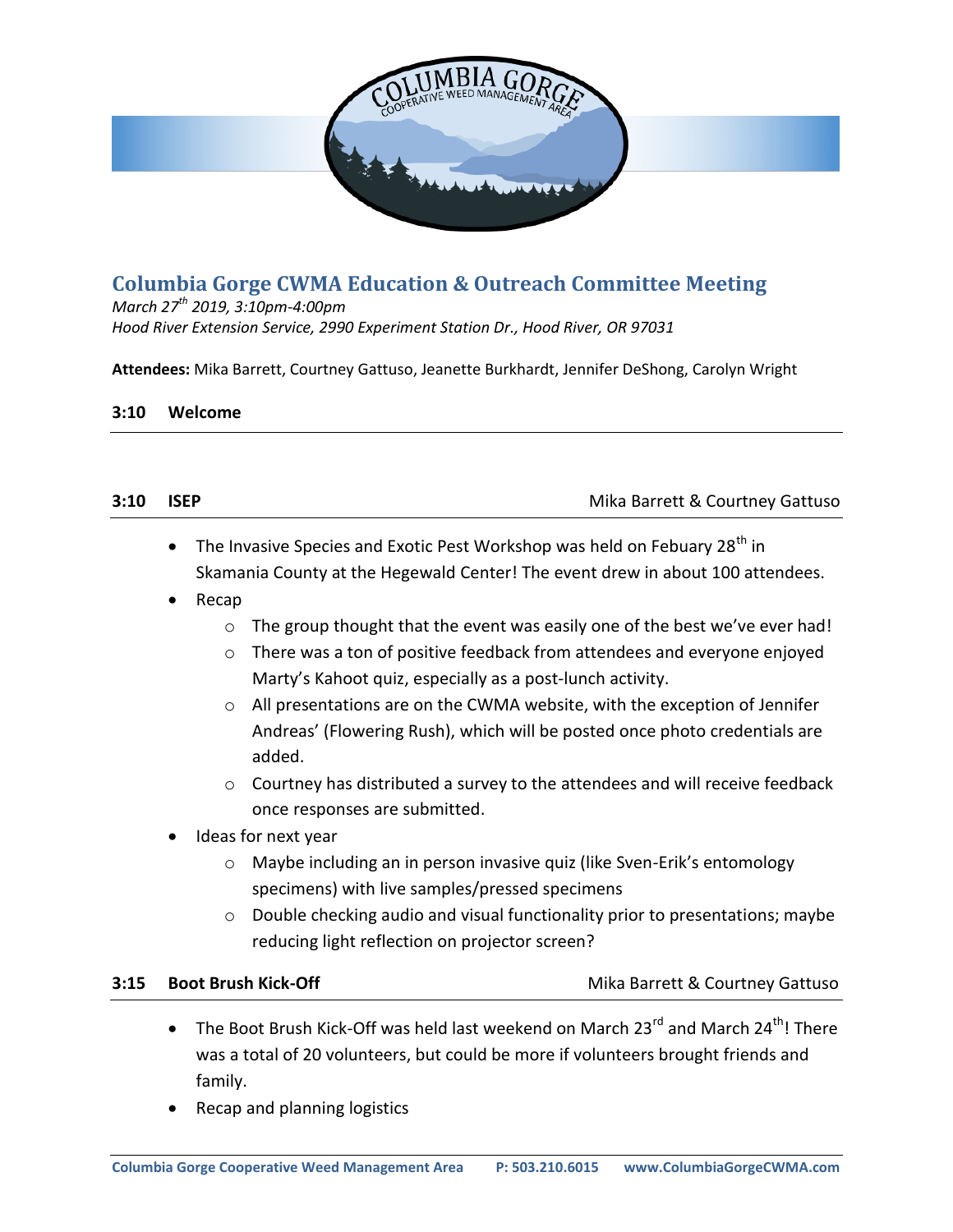- o Having designated "pick-up locations" for volunteers to retrieve volunteer kits was a good idea!
- $\circ$  Logistically, the event takes a lot of time and coordination, but everything came together nicely in the end.
- o 1000 boot brushes were ordered from State Line Tack (an equestrian wholesale company), but shipping took quite a while.
- Gathering remaining outreach materials
	- o Volunteers will be dropping off extra materials to one of the "pick-up locations" that were advertised.
- Thoughts for next year
	- $\circ$  Some volunteers passed out all of their materials quickly, and others did not have as many visitors.
		- **Analyze 2019 data from volunteer tally sheets and figure which** trailheads will need more materials than others based on popularity.
	- $\circ$  Volunteers would like some sort of visual representation to distinguish themselves from crowds (hat, safety vest, sandwich display board, etc.)
	- o New registration system other than SignUp (very clunky and limited in features); maybe try Event Brite next year?
	- o Having the Education & Outreach Committee assist with volunteer kit preparation at committee meeting.
		- Volunteer kits took A LOT of time!
- **ACTION:** Courtney and Mika will count remaining boot brushes from the event. Courtney will gather final tallies and include on the website and save to CWMA archive.

### **3:20** Stop the Invasion **All**

- Stop the Invasion is right around the corner on April  $4<sup>th</sup>$ ! Registration is open and there are plenty of open spots.
- There are LOTS of credits being offered! (ODA, WSDA, ISA, and OLCB)
- Additional advertising ideas
	- o The event has been advertised through the Columbia Gorge and 4-County CWMA listservs, PDX Ecologists, and Willamette Weeds.
	- o The group suggested that ODA Oregon Weeds and WISC listservs would be ideal to post to.
- **ACTION:** Courtney will advertise Stop the Invasion on Oregon Weeds and WISC listservs.

#### **3:30 Field Day** All